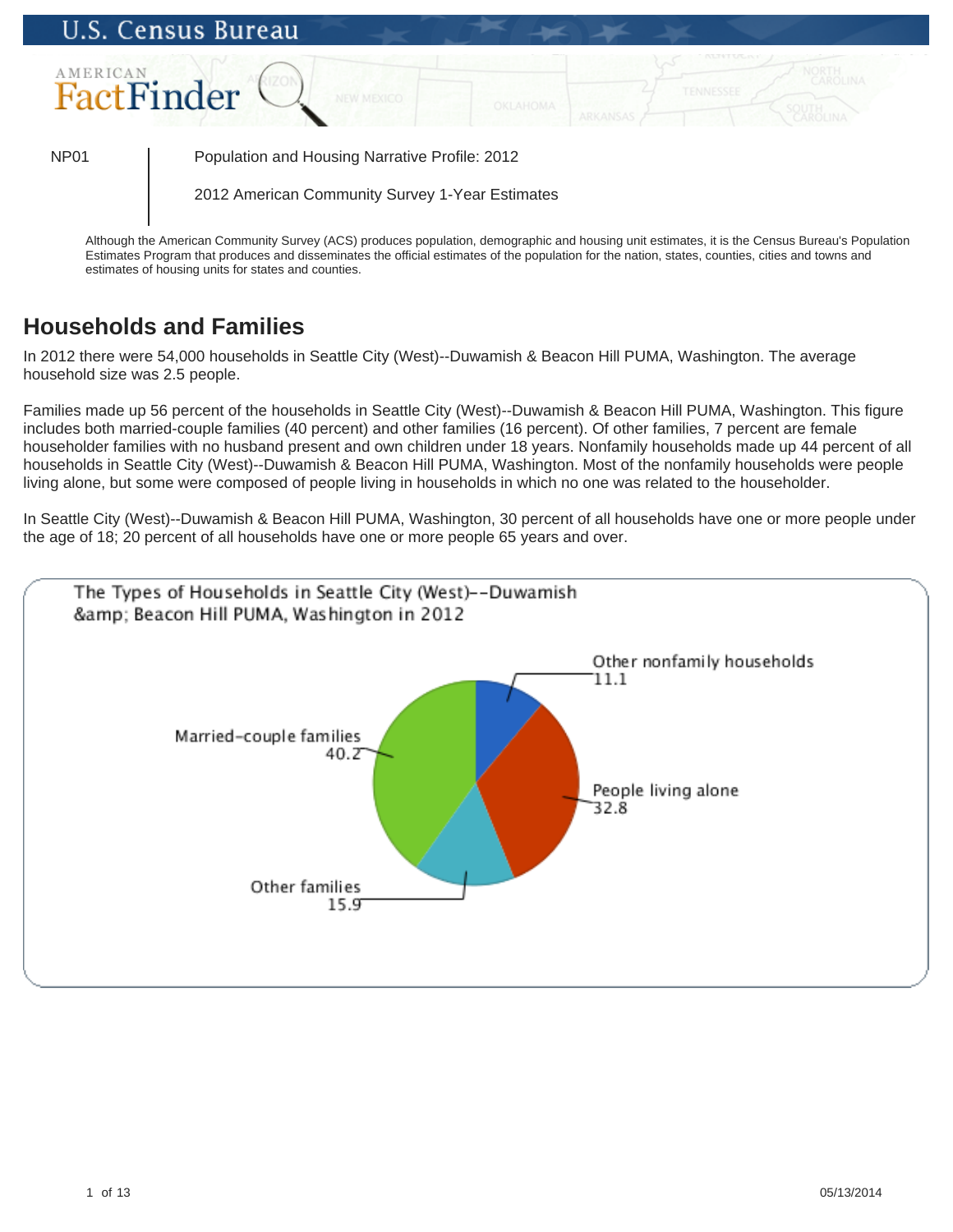| Population 15 years and over  | <b>Males</b> | Females |
|-------------------------------|--------------|---------|
| Never married                 | 41.8         | 32.9    |
| Now married, except separated | 46.1         | 43.8    |
| Separated                     |              | 2.0     |
| Widowed                       | 2.3          | . .4    |
| Divorced                      | 8.1          | 13.8    |

This section not available due to insufficient data

## **Nativity and Foreign Born**

Seventy-four percent of the people living in Seattle City (West)--Duwamish & Beacon Hill PUMA, Washington in 2012 were native residents of the United States. Forty-one percent of these residents were living in the state in which they were born.

Twenty-six percent of the people living in Seattle City (West)--Duwamish & Beacon Hill PUMA, Washington in 2012 were foreign born. Of the foreign born population, 58 percent were naturalized U.S. citizens, and 95 percent entered the country before the year 2010. Five percent of the foreign born entered the country in 2010 or later.

Foreign born residents of Seattle City (West)--Duwamish & Beacon Hill PUMA, Washington come from different parts of the world.

# **Language**

Among people at least five years old living in Seattle City (West)--Duwamish & Beacon Hill PUMA, Washington in 2012, 35 percent spoke a language other than English at home. Of those speaking a language other than English at home, 24 percent spoke Spanish and 76 percent spoke some other language; 47 percent reported that they did not speak English "very well."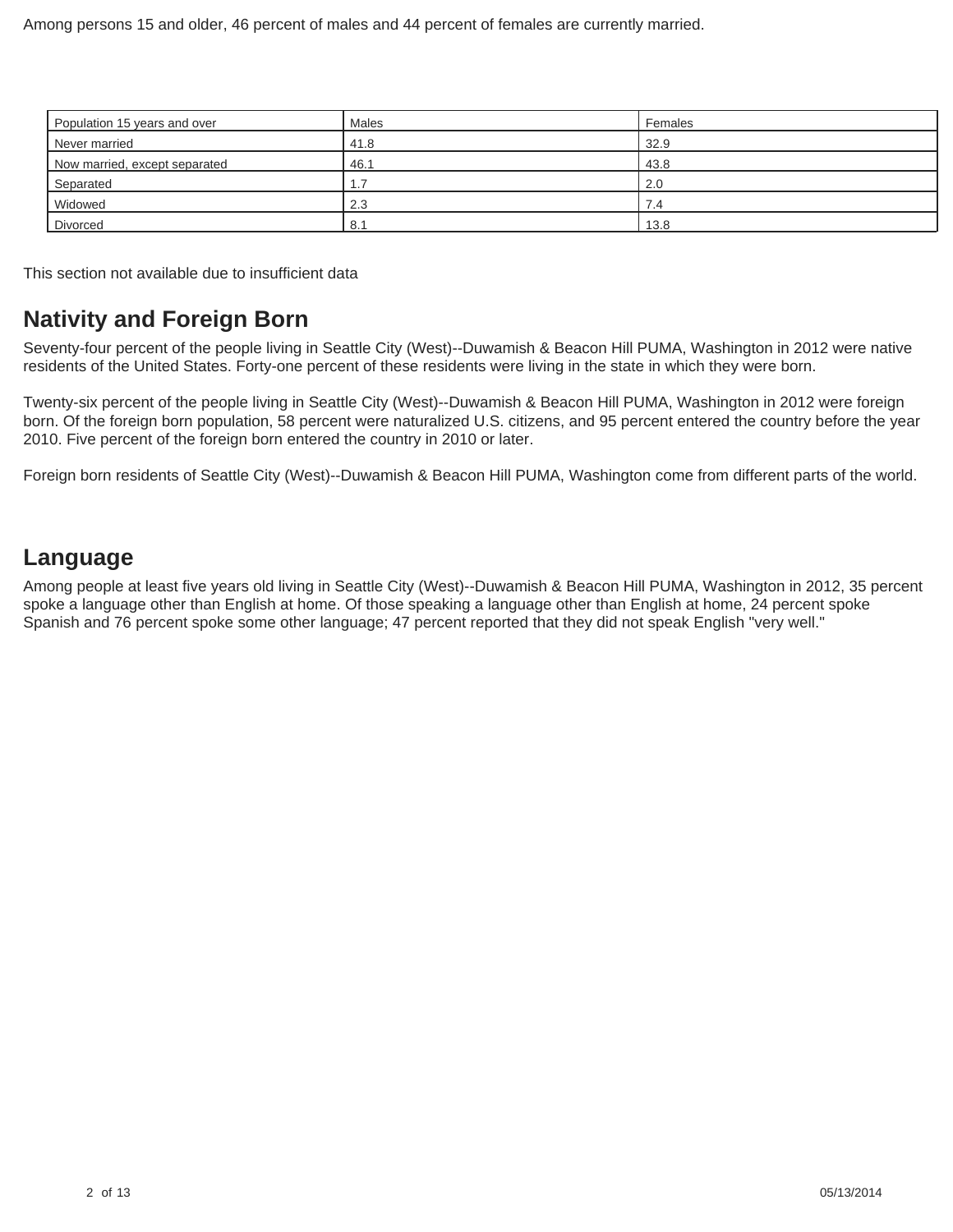

## **Geographic Mobility**

In 2012, 86 percent of the people at least one year old living in Seattle City (West)--Duwamish & Beacon Hill PUMA, Washington were living in the same residence one year earlier.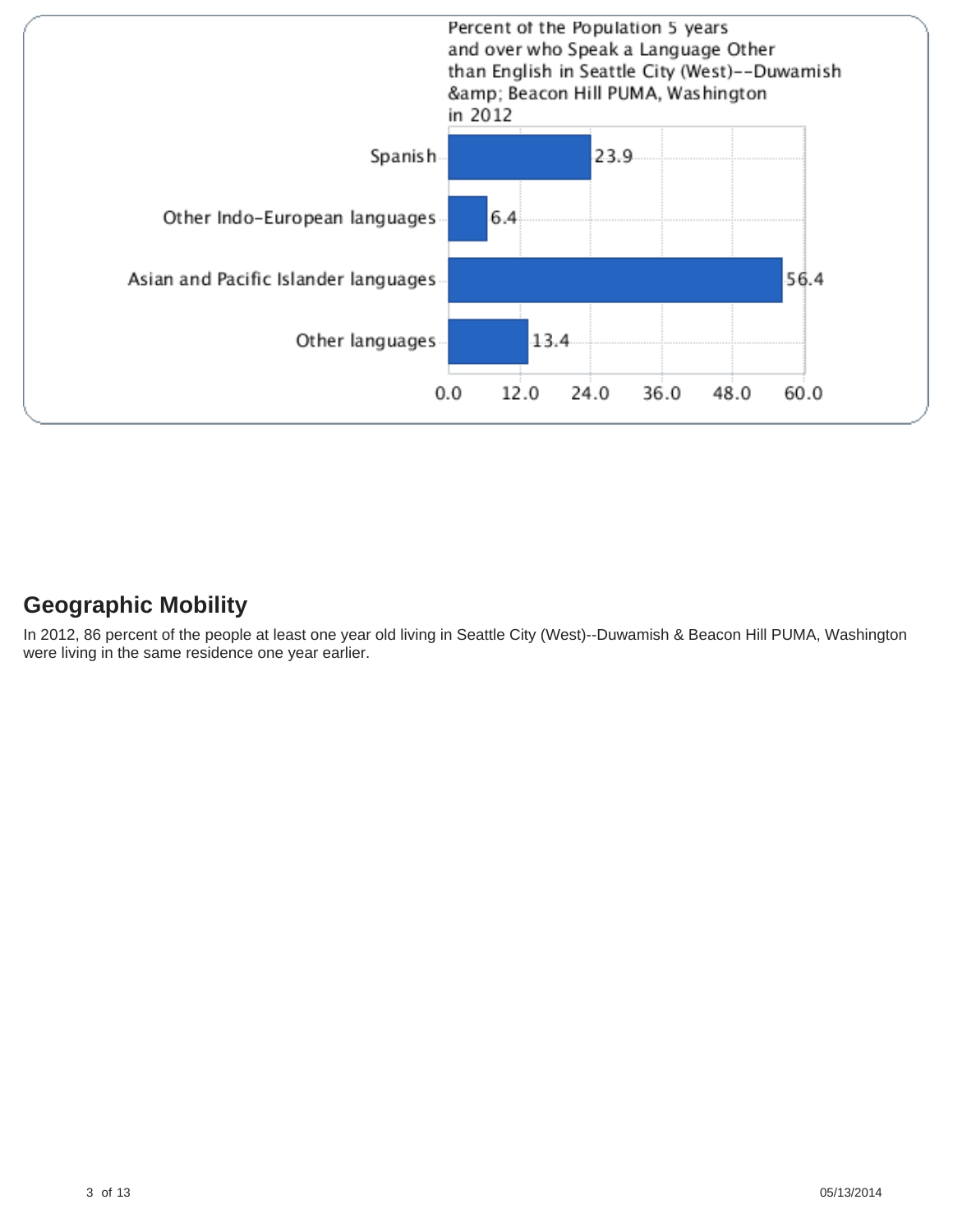

# **Education**

In 2012, 18 percent of people 25 years and over had a high school diploma or equivalency and 44 percent had a bachelor's degree or higher. Thirteen percent were dropouts; they were not enrolled in school and had not graduated from high school.

The total school enrollment in Seattle City (West)--Duwamish & Beacon Hill PUMA, Washington was 30,000 in 2012. Nursery school and kindergarten enrollment was 3,600 and elementary or high school enrollment was 17,000 children. College or graduate school enrollment was 9,400.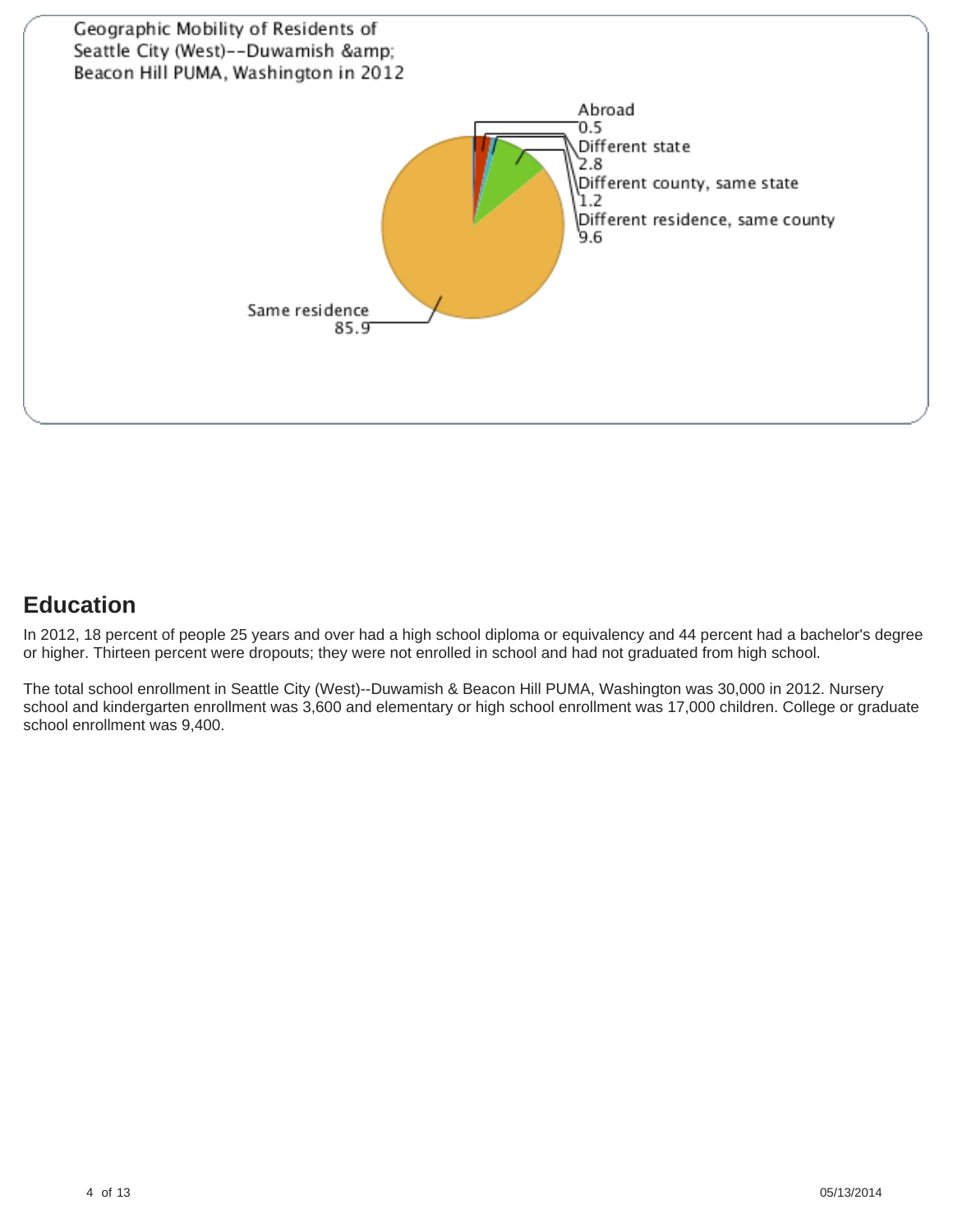

# **Disability**

In Seattle City (West)--Duwamish & Beacon Hill PUMA, Washington, among the civilian noninstitutionalized population in 2012, 9 percent reported a disability. The likelihood of having a disability varied by age - from 2 percent of people under 18 years old, to 7 percent of people 18 to 64 years old, and to 34 percent of those 65 and over.

# **Employment Status and Type of Employer**

In Seattle City (West)--Duwamish & Beacon Hill PUMA, Washington, 67 percent of the population 16 and over were employed; 29 percent were not currently in the labor force.

Eighty-two percent of the people employed were private wage and salary workers; 13 percent were federal, state, or local government workers; and 6 percent were self-employed in their own (not incorporated) business.

| Class of worker                               | Number | Percent |
|-----------------------------------------------|--------|---------|
| Private wage and salary workers               | 60.321 | . 81.7  |
| Federal, state, or local government workers   | 9.352  | 12.7    |
| Self-employed workers in own not incorporated | 4.193  | 5.7     |
| business                                      |        |         |

## **Industries**

In 2012,the civilian employed population 16 years and older in Seattle City (West)--Duwamish & Beacon Hill PUMA, Washington worked in the following industries: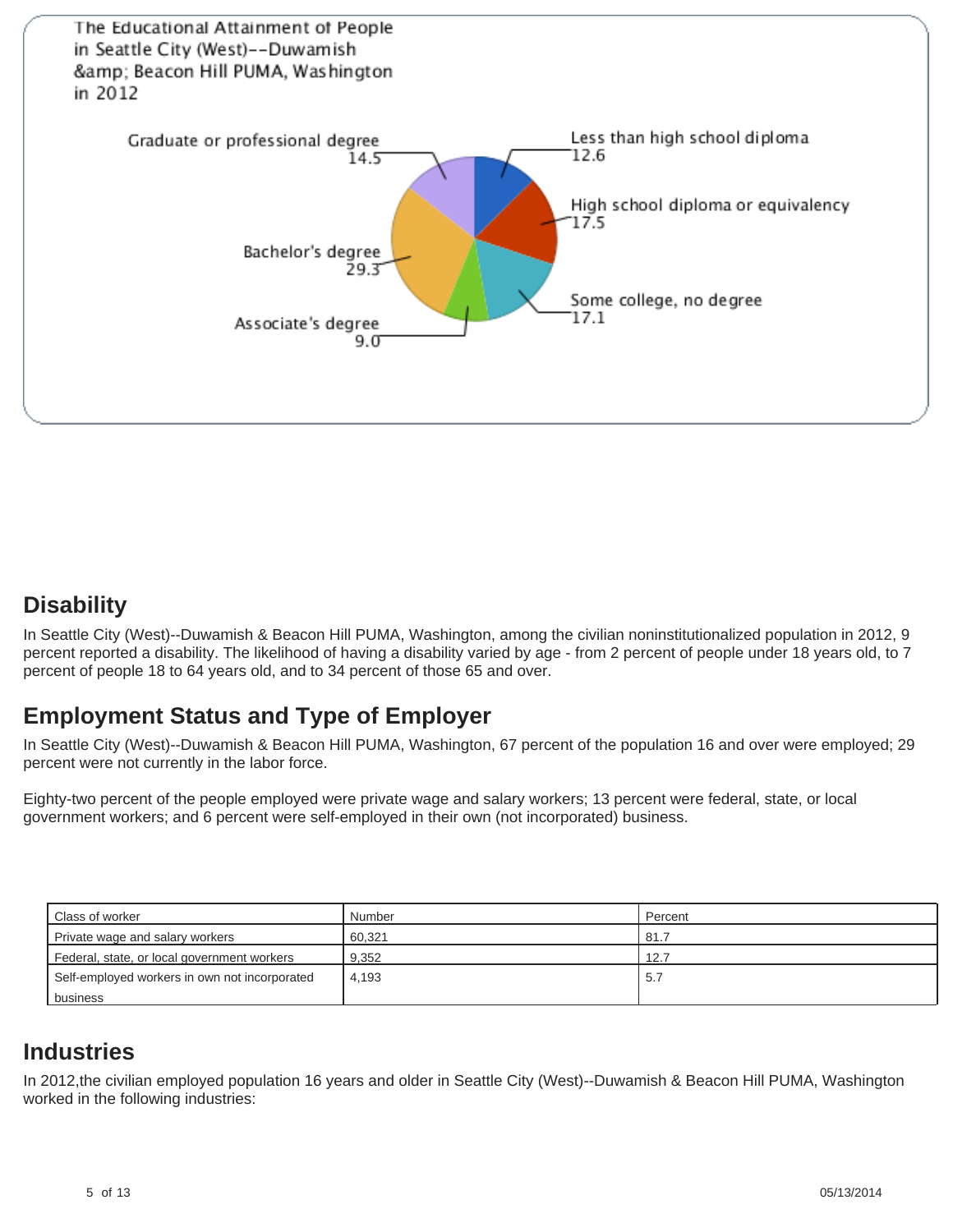

# **Occupations**

Occupations for the civilian employed population 16 years and over in Seattle City (West)--Duwamish & Beacon Hill PUMA, Washington in 2012:

| Civilian employed population 16 years and over                  | Number | Percent |
|-----------------------------------------------------------------|--------|---------|
| Management, business, science, and arts<br>occupations          | 33,498 | 45.3    |
| Service occupations                                             | 16,218 | 22.0    |
| Sales and office occupations                                    | 13,061 | 17.7    |
| Natural resources, construction, and maintenance<br>occupations | 4,500  | 6.1     |
| Production, transportation, and material moving<br>occupations  | 6,589  | 8.9     |

# **Commuting to Work**

Fifty-seven percent of Seattle City (West)--Duwamish & Beacon Hill PUMA, Washington workers drove to work alone in 2012, and 13 percent carpooled. Among those who commuted to work, it took them on average 29 minutes to get to work.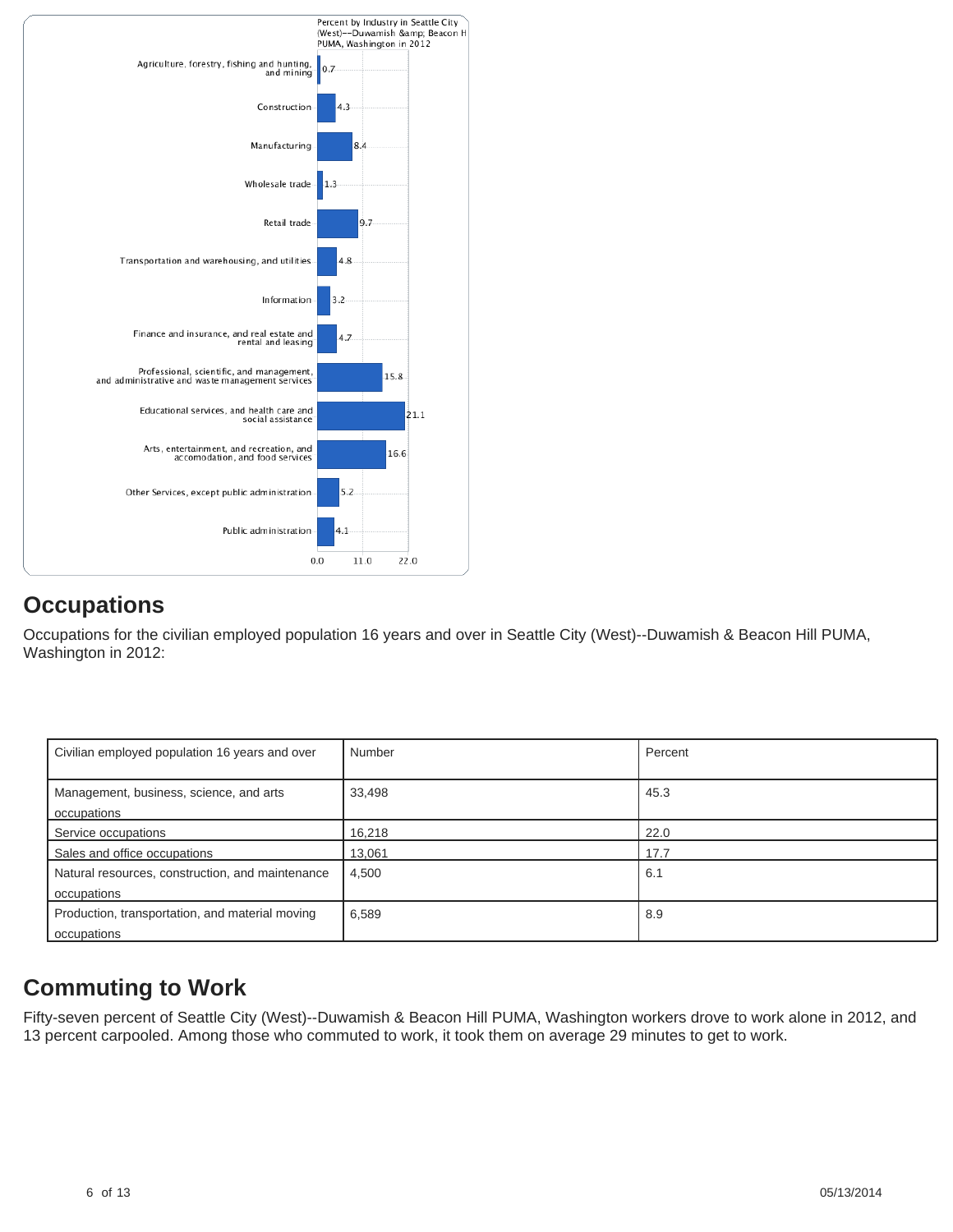

### **Income**

The median income of households in Seattle City (West)--Duwamish & Beacon Hill PUMA, Washington was \$64,004. Ten percent of households had income below \$15,000 a year and 15 percent had income over \$150,000 or more.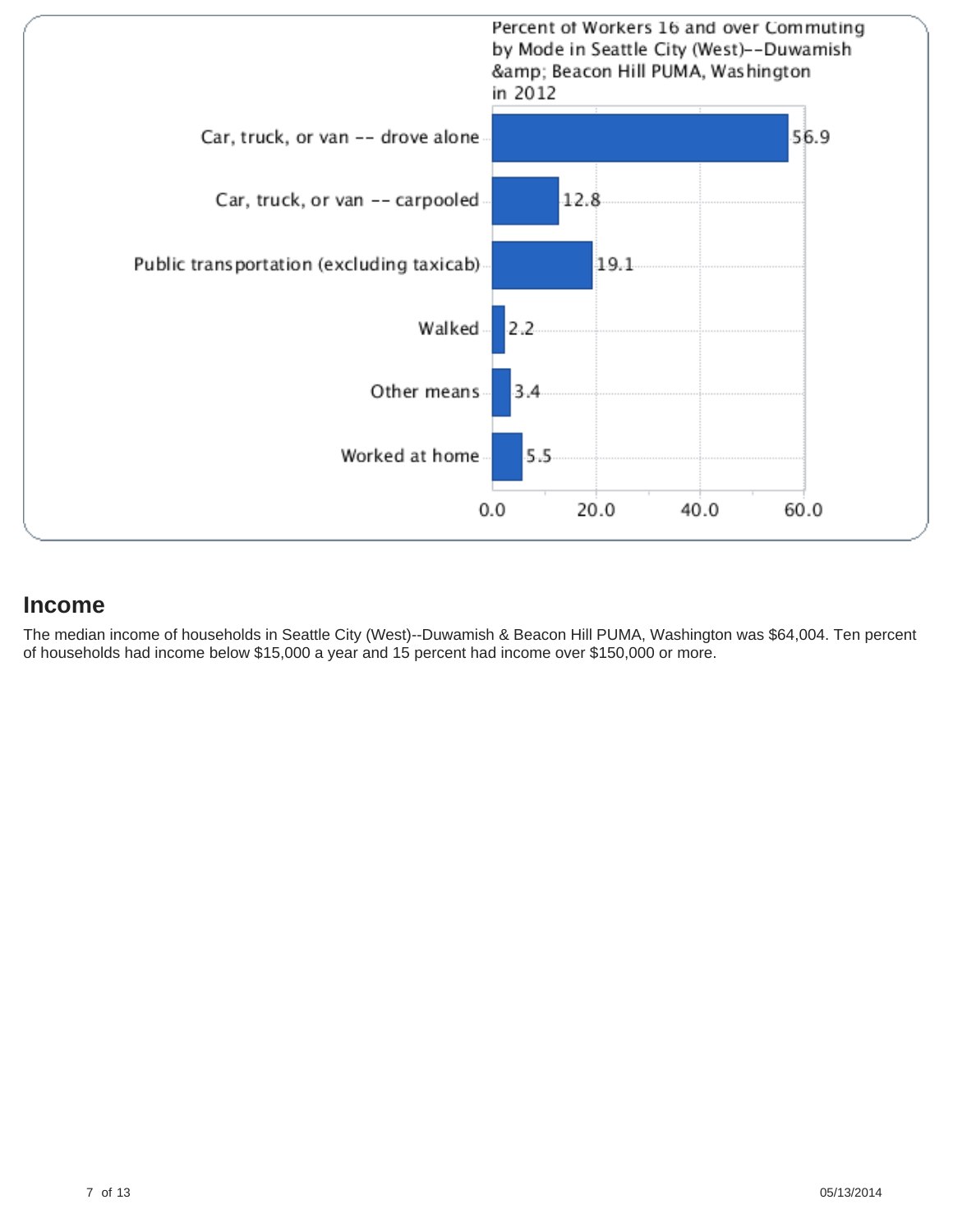

Eighty-two percent of the households received earnings and 13 percent received retirement income other than Social Security. Twenty-three percent of the households received Social Security. The average income from Social Security was \$16,283. These income sources are not mutually exclusive; that is, some households received income from more than one source.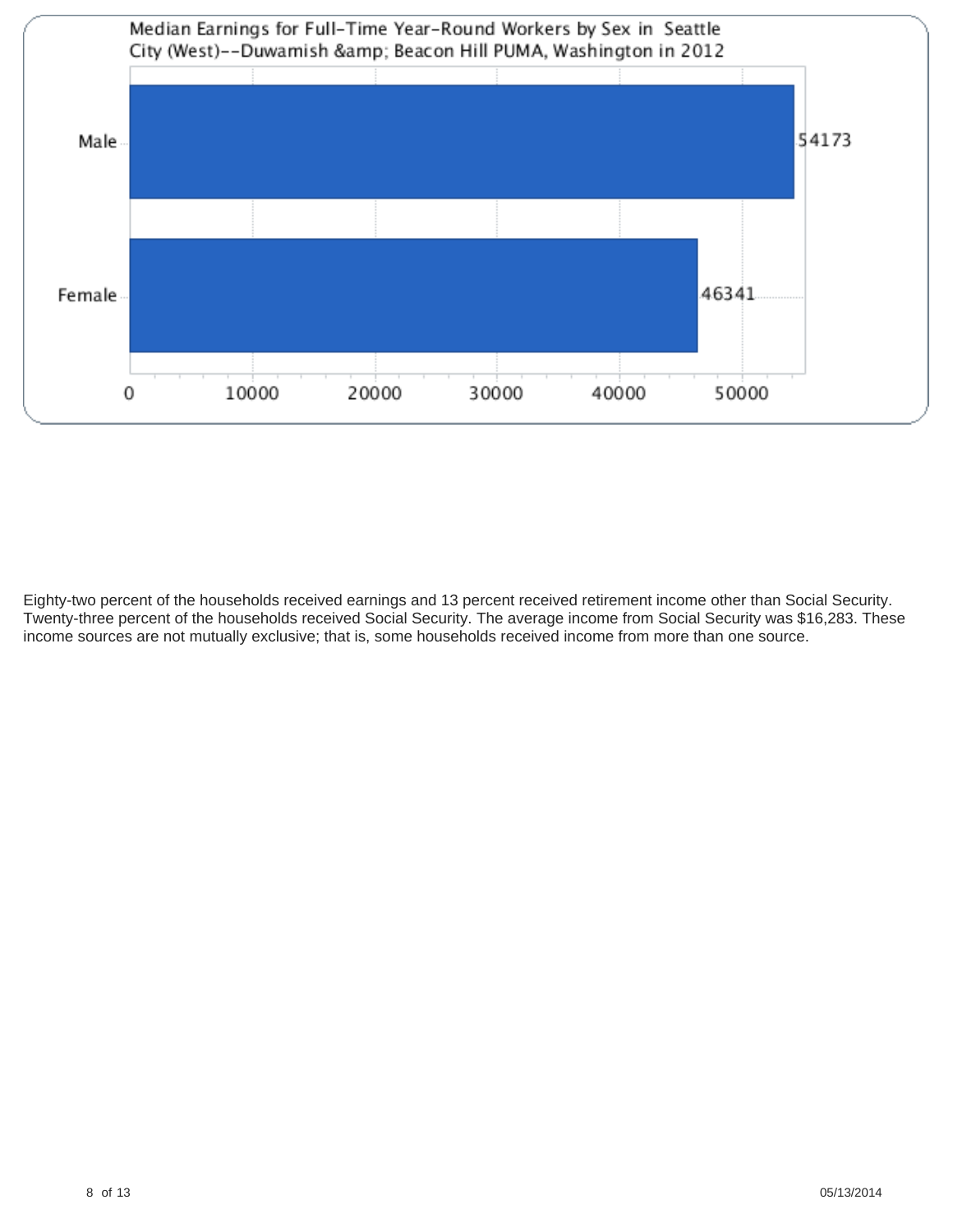

## **Poverty and Participation in Government Programs**

In 2012, 14 percent of people were in poverty. Nineteen percent of related children under 18 were below the poverty level, compared with 16 percent of people 65 years old and over. Nine percent of all families and 24 percent of families with a female householder and no husband present had incomes below the poverty level.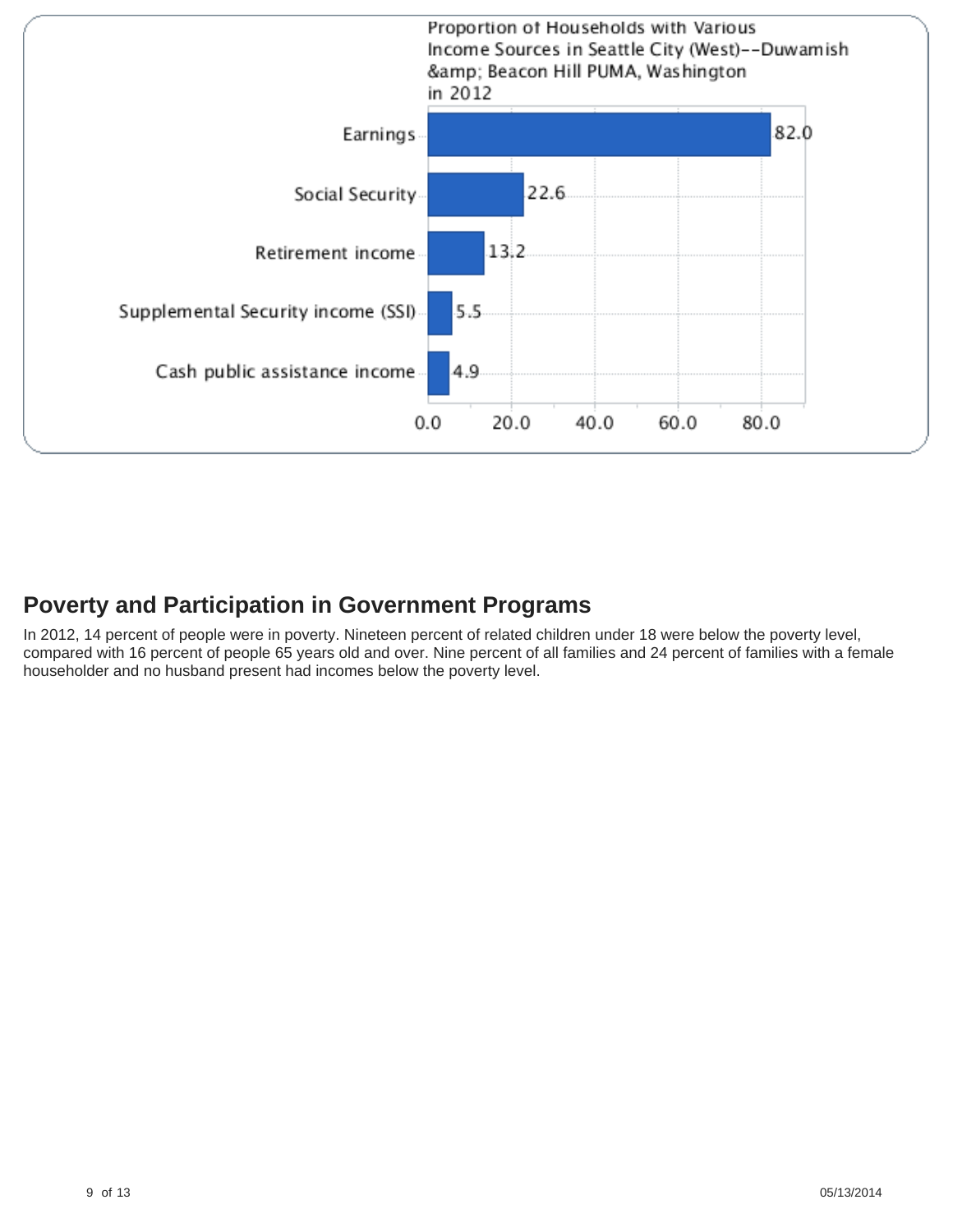

### **Health Insurance**

Among the civilian noninstitutionalized population in Seattle City (West)--Duwamish & Beacon Hill PUMA, Washington in 2012, 83 percent had health insurance coverage and 17 percent did not have health insurance coverage. For those under 18 years of age, 7 percent had no health insurance coverage. The civilian noninstitutionalized population had both private and public health insurance, with 67 percent having private coverage and 24 percent having public coverage.

# **Population**

In 2012, Seattle City (West)--Duwamish & Beacon Hill PUMA, Washington had a total population of 135,000 - 69,000 (51 percent) females and 66,000 (49 percent) males. The median age was 37.9 years. Twenty- percent of the population was under 18 years and 11 percent was 65 years and older.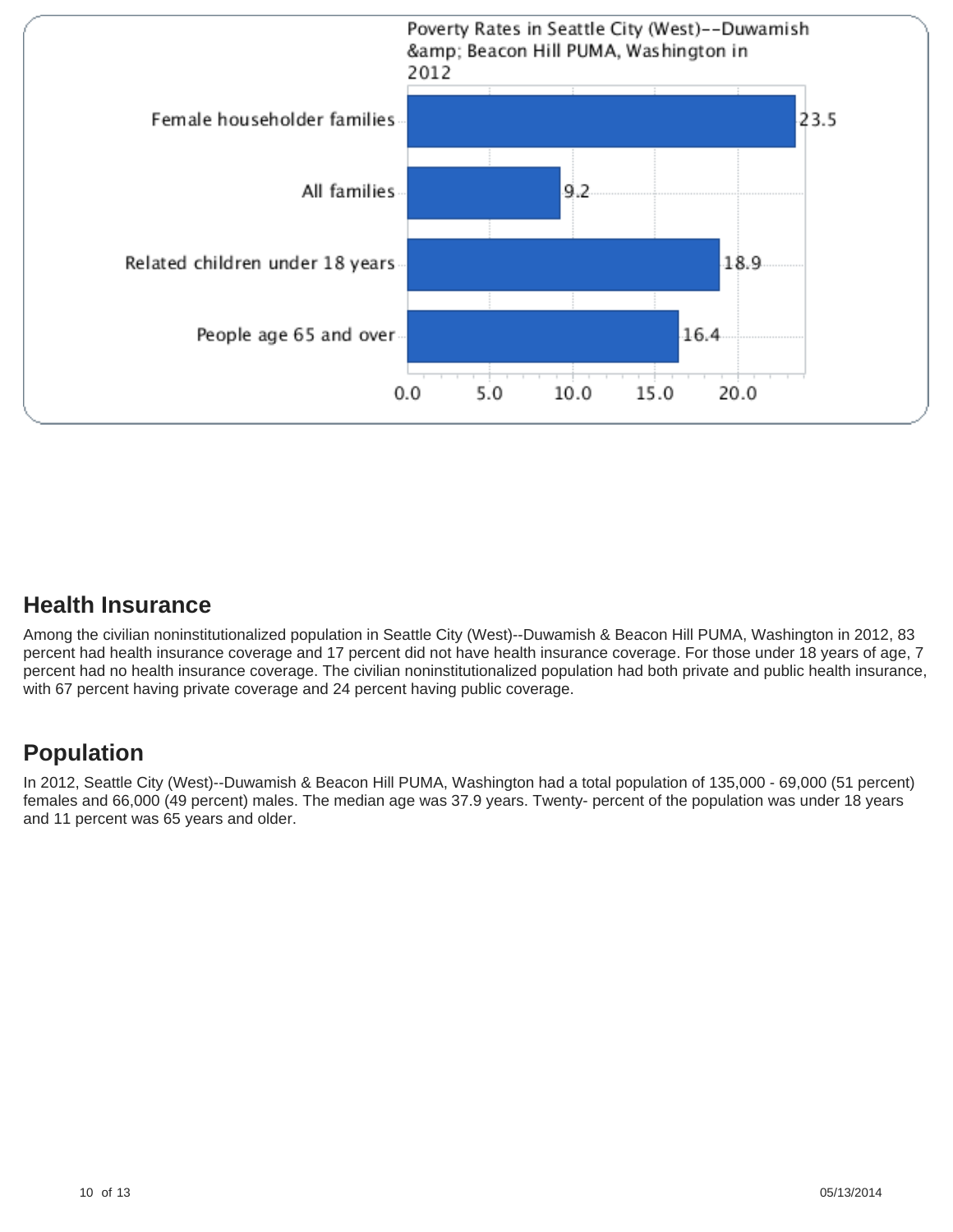

For people reporting one race alone, 62 percent were White; 11 percent were Black or African American; 1 percent were American Indian and Alaska Native; 23 percent were Asian; less than 0.5 percent were Native Hawaiian and Other Pacific Islander, and 2 percent were Some other race. Seven percent reported Two or more races. Eleven percent of the people in Seattle City (West)-- Duwamish & Beacon Hill PUMA, Washington were Hispanic. Fifty- percent of the people in Seattle City (West)--Duwamish & Beacon Hill PUMA, Washington were White non-Hispanic. People of Hispanic origin may be of any race.

# **Housing Characteristics**

In 2012, Seattle City (West)--Duwamish & Beacon Hill PUMA, Washington had a total of 57,000 housing units, 6 percent of which were vacant. Of the total housing units, 67 percent were in single-unit structures, 34 percent were in multi-unit structures, and less than 0.5 percent were mobile homes. Twenty-four percent of the housing units were built since 1990.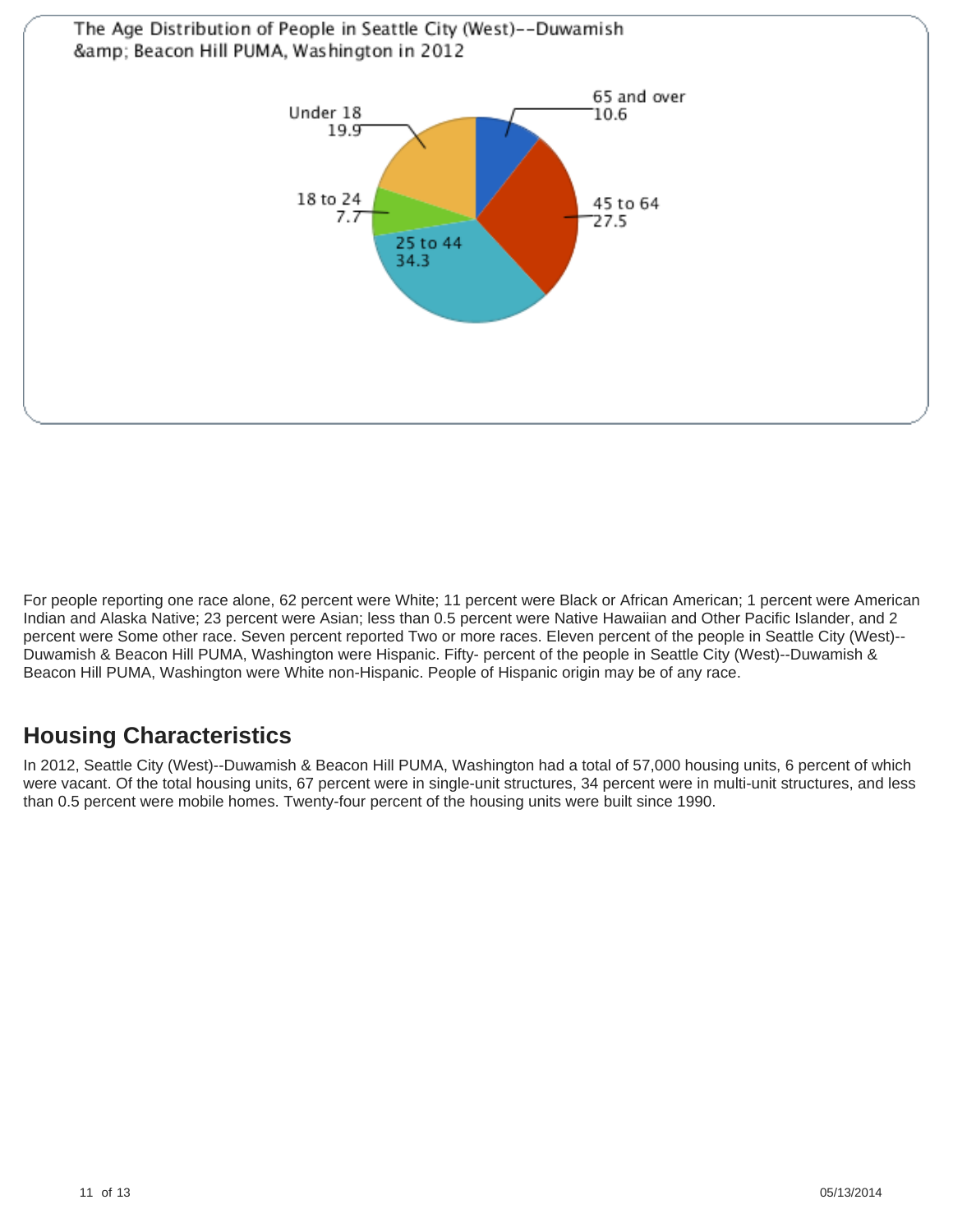

The median number of rooms in all housing units in Seattle City (West)--Duwamish & Beacon Hill PUMA, Washington is 5. Of these housing units, 49 percent have three or more bedrooms.

# **Occupied Housing Unit Characteristics**

In 2012, Seattle City (West)--Duwamish & Beacon Hill PUMA, Washington had 54,000 occupied housing units - 30,000 (55 percent) owner occupied and 24,000 (45 percent) renter occupied. Seventy-three percent of householders of these units had moved in since 2000. Seventy-seven percent of the owner occupied units had a mortgage. Seven percent of the households did not have telephone service. Ten percent had no vehicles available and another 16 percent had three or more.

Homes in Seattle City (West)--Duwamish & Beacon Hill PUMA, Washington were heated in the following ways:

+this category includes utility, bottled, tank, or LP gas

# **Housing Costs**

The median monthly housing costs for mortgaged owners was \$2,050, nonmortgaged owners \$629, and renters \$1,032. Thirty-six percent of owners with mortgages, 23 percent of owners without mortgages, and 48 percent of renters in Seattle City (West)-- Duwamish & Beacon Hill PUMA, Washington spent 30 percent or more of household income on housing.